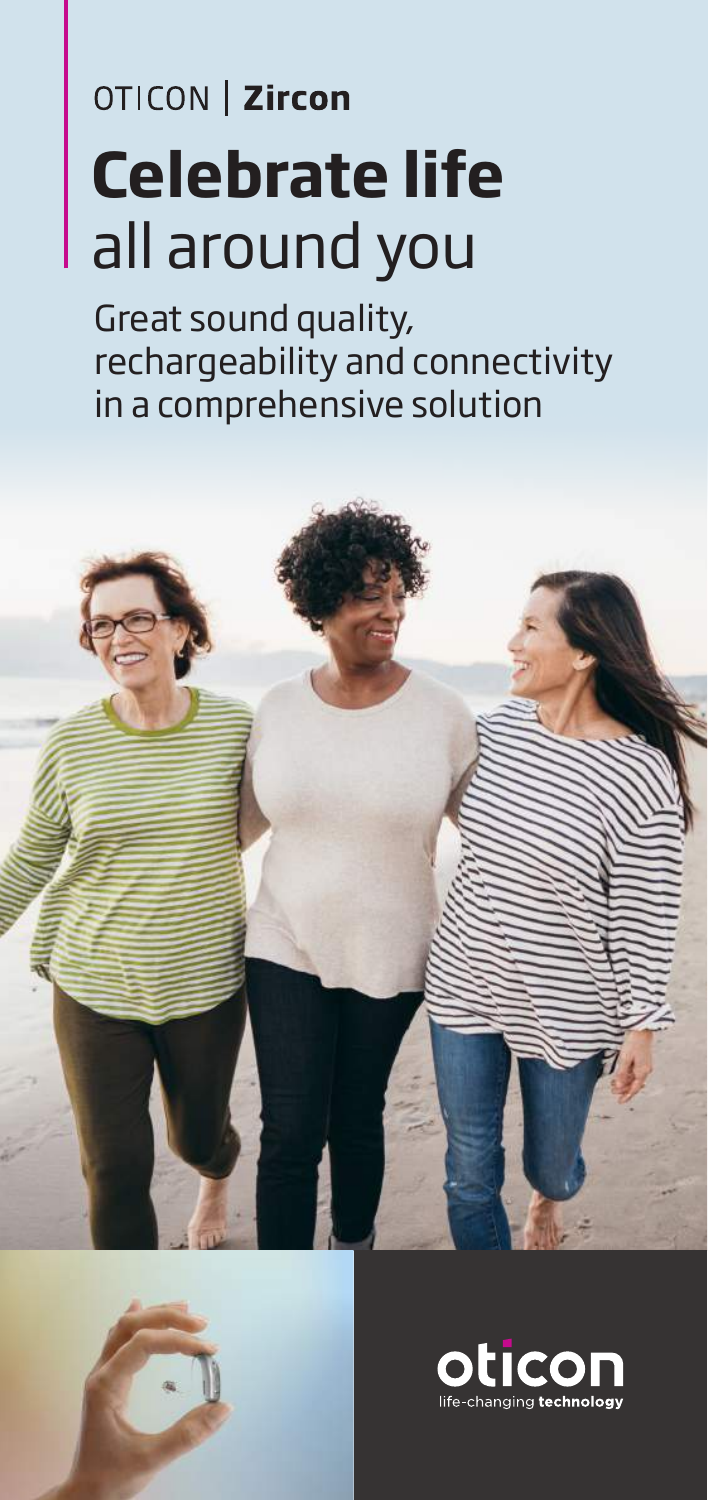### **The open sound experience** to celebrate life all around you

With traditional hearing aids you can miss important sounds, like someone talking next to you or a child calling you from behind. This is because these hearing aids are designed to only focus on the sound in front of you, and block out everything else. Building on Oticon's BrainHearing™ philosophy, Oticon Zircon balances sound from all directions, while keeping speech clear, letting you comfortably locate and focus on what you want to hear. This is the open sound experience.\*

#### **Delivers 360° Speech**

Thanks to groundbreaking technology, Oticon Zircon delivers 360° speech and clear sound from all directions, even when in noisy environments, so you can focus on the sounds you love.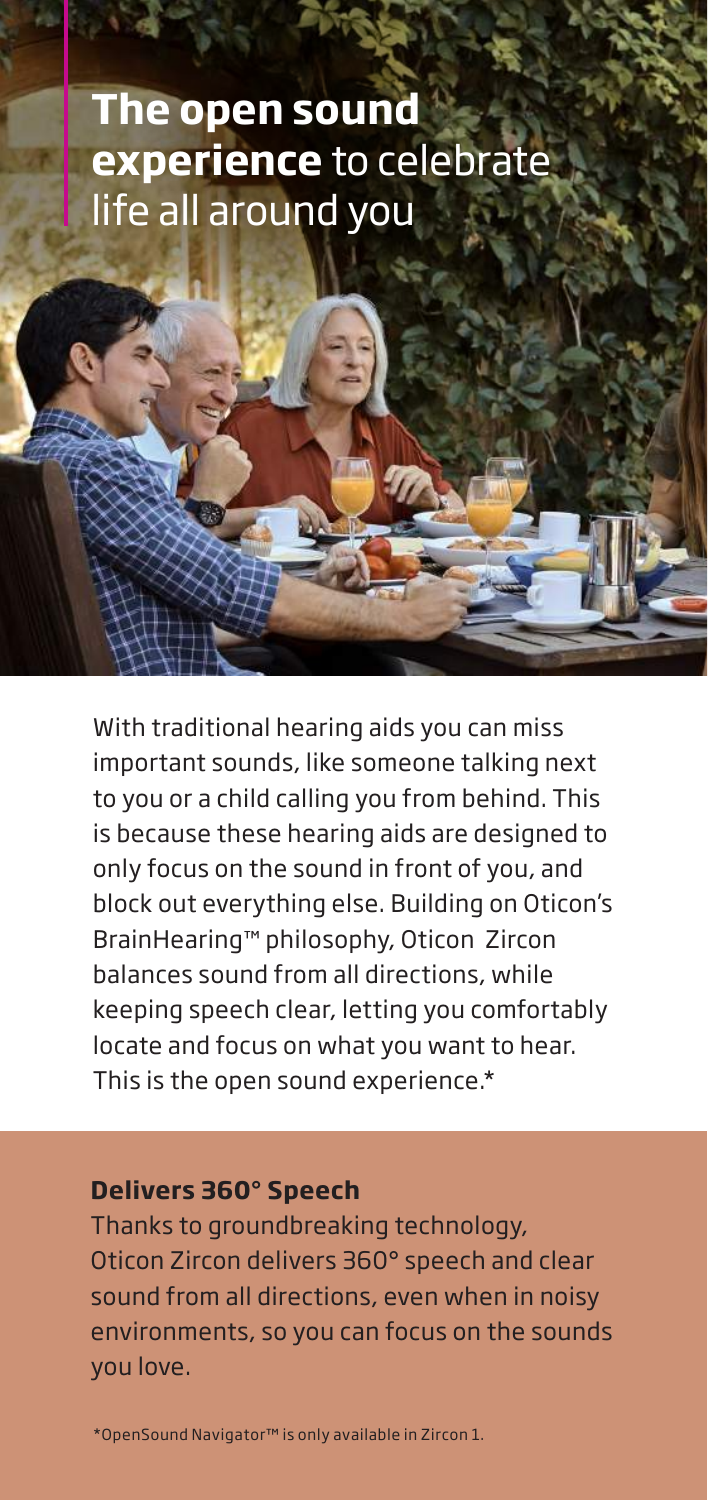### **CC** DID YOU KNOW?

Sound and speech from all sources are crucial to the brain's natural way of working. That's why Oticon Zircon delivers an open sound experience, so you can enjoy excellent sound quality and support your brain's health.

life-changing technology

#### **Why do you need to hear multiple sounds?**

Living with a hearing loss can be frustrating. Not hearing someone next to you, not being able to follow a conversation nearby – it can be isolating and make you withdraw. But it can also be bad for your brain, because you need access to all sounds for your brain to perform optimally. The open sound experience helps your hearing and your brain to stay healthy by giving you access to the relevant sounds around you.



#### **Help your brain with BrainHearing**™ **technology**

Improving your hearing has many positive effects. Treating hearing loss is proven to enhance people's quality of life in many ways, including easier listening, improved understanding, and the ability to remember more.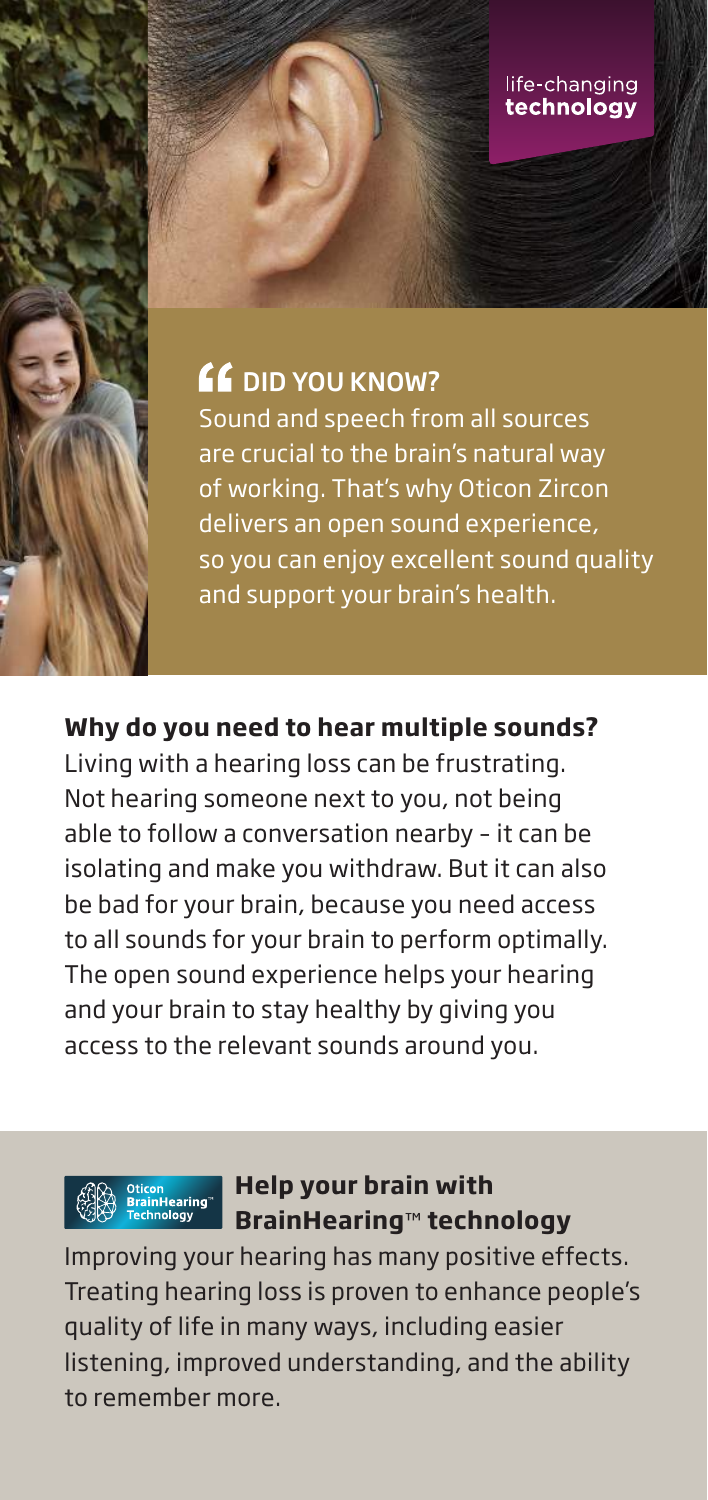# **Connect with sounds**  all around you

Oticon Zircon has lots of great options so you can connect with more sounds and stay in control.



Apple, the Apple logo, iPhone, iPad, and iPod touch are trademarks of Apple Inc., registered in the U.S. and other countries. App Store is a service mark of Apple Inc. Android, Google Play, and the Google Play logo are trademarks of Google LLC.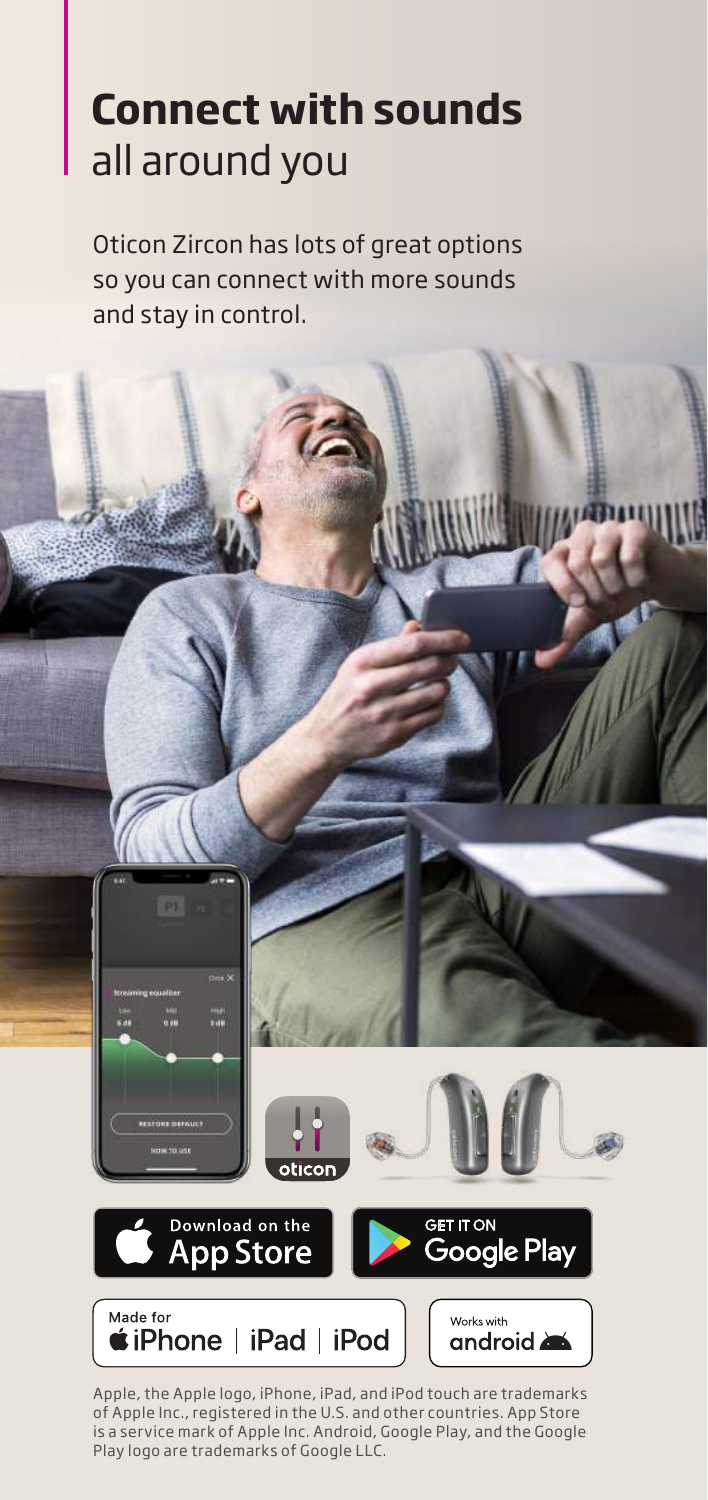#### **Direct streaming**

Easily stream music, podcasts, audiobooks, and more directly from your iPhone®, iPad®, iPod touch® or Android™ device\* to your hearing aids.

#### **Oticon ON app**

Adiust the volume, check your battery level, locate your hearing aids, and much more-all from the palm of your hand with the Oticon ON app.

#### **Award-winning Oticon MyMusic**

Whether you are listening to live music or streaming from a device, you can have a dedicated program to ensure the best possible sound reproduction.

\* Android devices need to support Audio Streaming for Hearing Aids (ASHA) to allow direct streaming to Oticon Zircon. Please visit www.oticon.com/support/compatibility for more information.

### **CG** DID YOU KNOW?

Direct streaming from iPhone® and select Android<sup>™</sup> devices delivers high - quality audio that you can control easily.

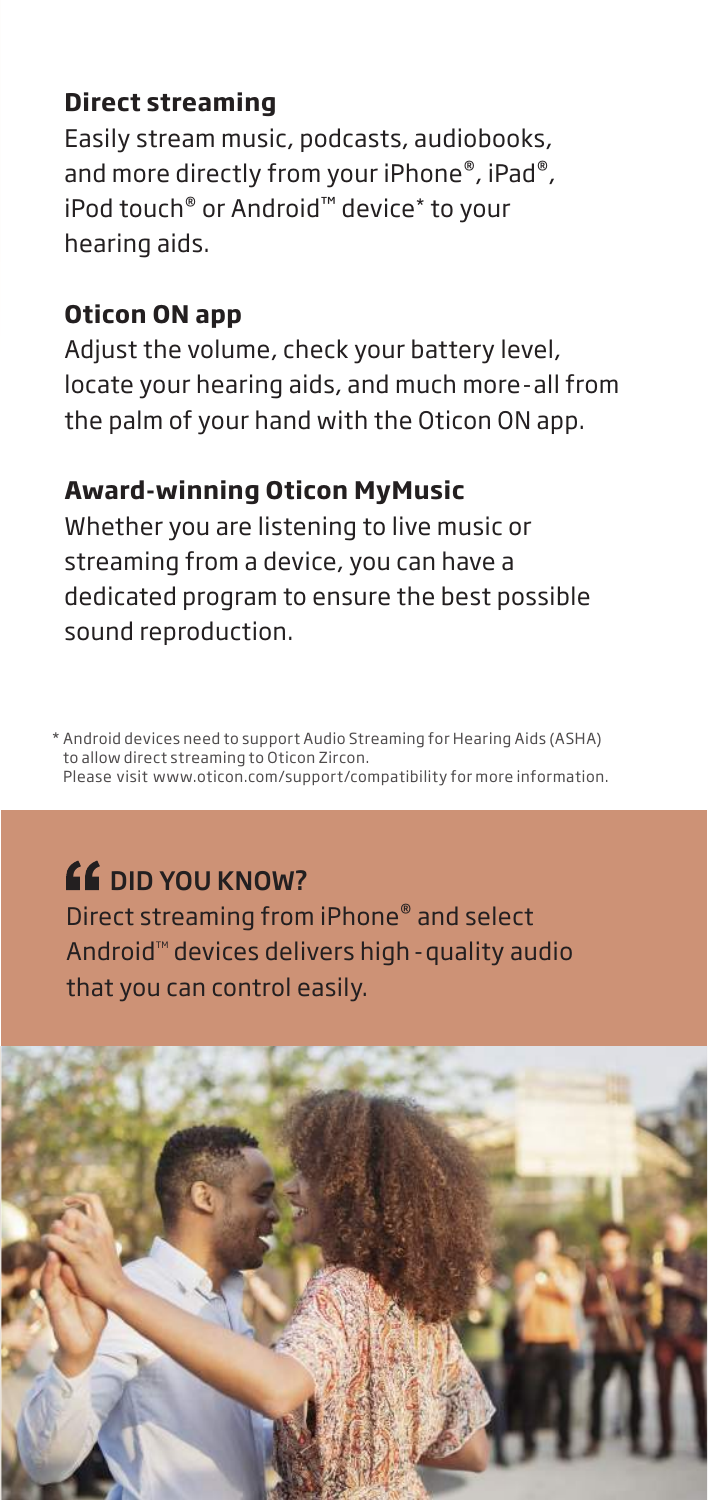# **More options. More styles. More freedom.**



#### **Find a hearing aid that suits you**

The Zircon family offers a comprehensive solution designed to meet both your preferences and communication needs. Select from five attractive colors and a choice of rechargeable or non-rechargeable batteries.







Silver Grey Steel Grey Diamond Black



Chestnut Brown Chroma Beige



To find out what Oticon Zircon can do for you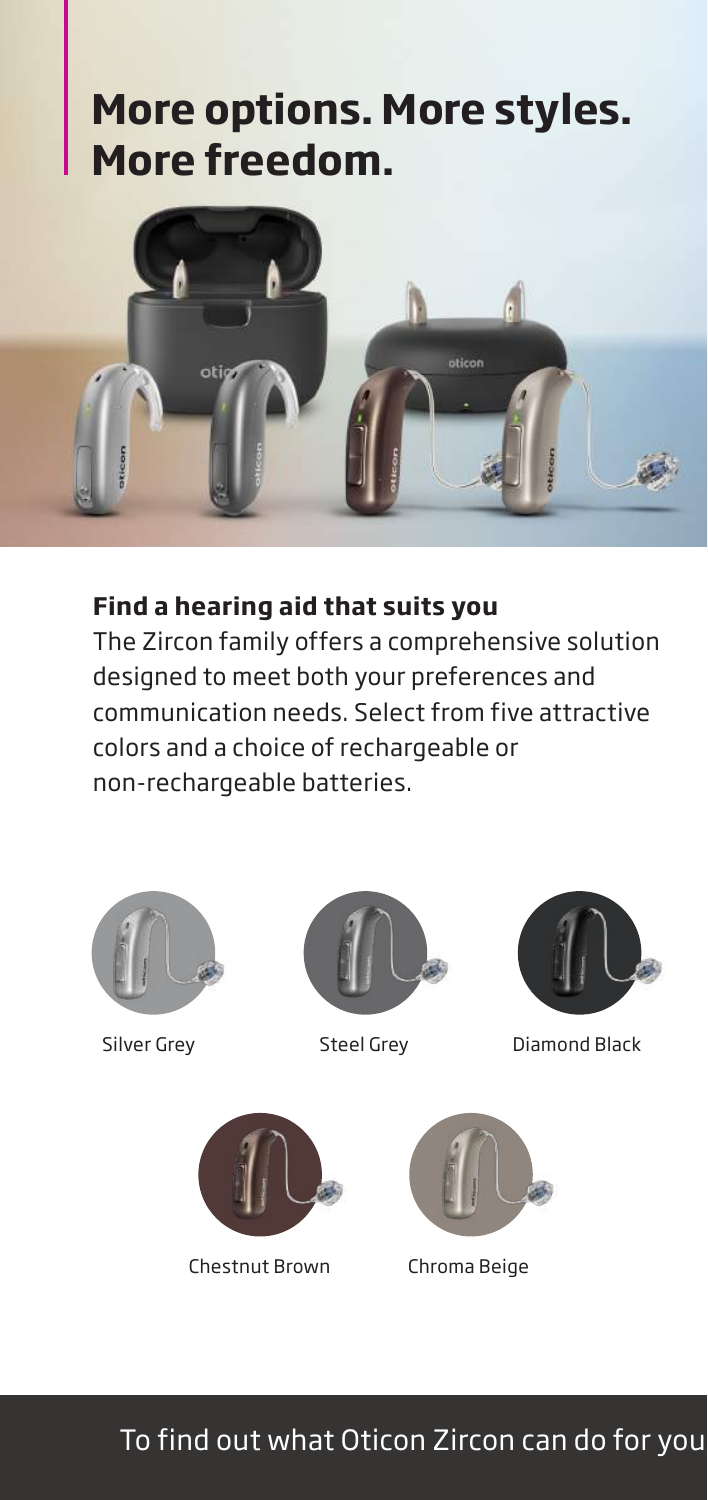

**Everyday convenience with a desktop charger** 

Oticon Zircon rechargeable devices come with a stylish desktop charger that is convenient and easy-to-use. You simply place the hearing aids in the charger at night, and wake up to full power for the day.\*

- Fully charges your hearing aids in three hours\*\*
- Quick charge of your hearing aids in 30 minutes gives an additional six hours of power\*\*\*

**Enjoy the freedom of Oticon's SmartCharger**

You now have the option to purchase the portable SmartCharger, a device that lets you charge on the go, with a built-in power bank. Keep your Oticon Zircon rechargeable devices powered up, dry and protected, wherever life takes you.

\* Lithium-ion battery performance varies depending on hearing loss, lifestyle, and streaming behavior.

\*\* For miniRITE R style. Three and a half hours for the miniBTE R style. \*\*\* For miniRITE R style. 30 minutes give an additional five hours of power for the miniBTE R style.